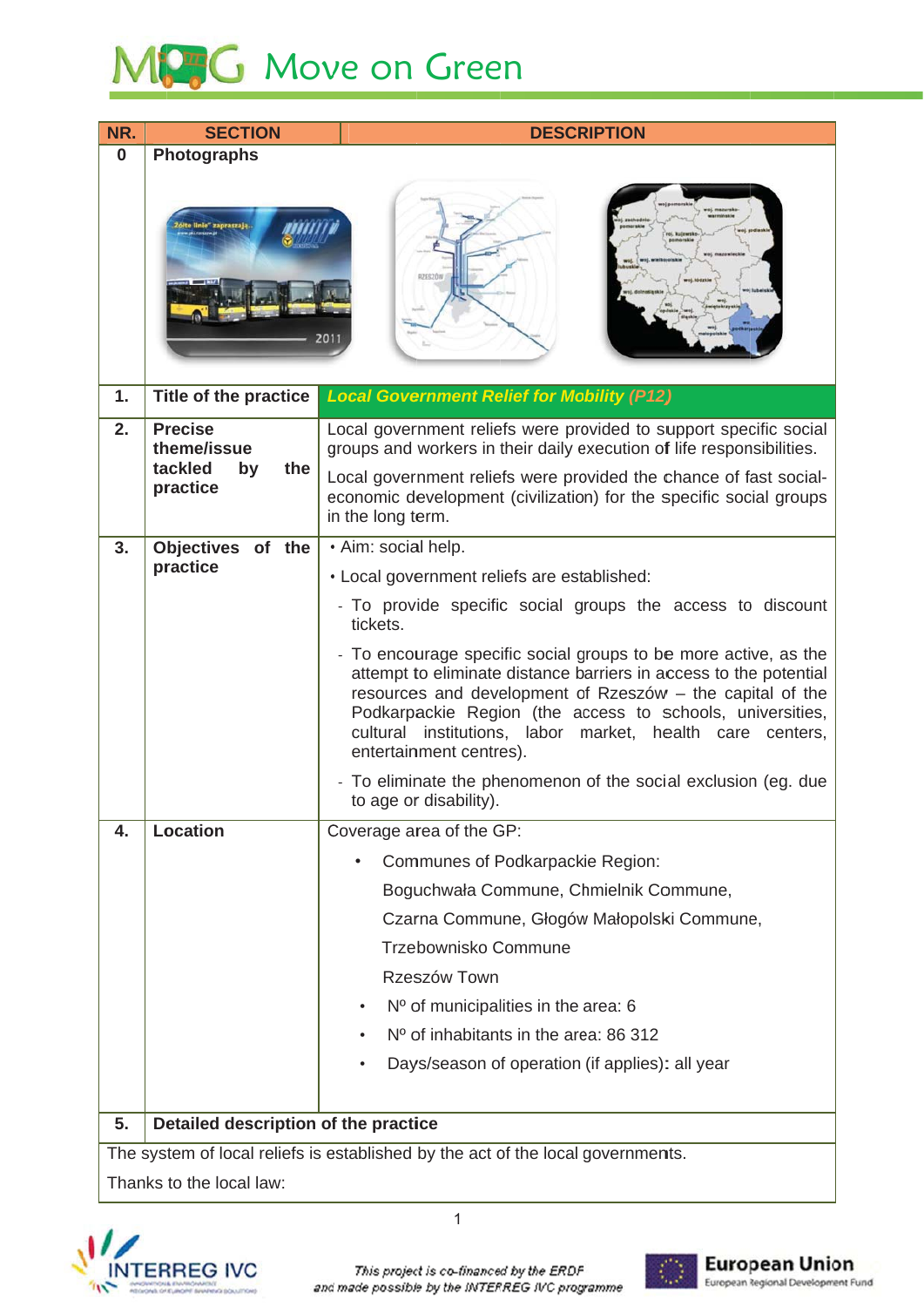## **AG** Move on Green

- People with severe disability, unable to live independently and unable to work.
- Disabled people with a judgment determining the moderate of disability or total disability.
- Blind with a guide.
- Handicapped children with an attendant.
- People who completed 70 years.
- Meritorious blood donors who gave at least 20 liters of blood.
- Children aged 4 years until they start to attend a school.
- Deaf
- Pensioners.
- People receiving social pension.
- People receiving family pension.

Can travel with half-price ticket or with the ticket with another relief.

• Public/private stakeholders involved.

Local governments, associations of municipalities, people for who local reliefs are dedicated.

Target groups of users

All residents – especially these who work or study in Rzeszów town and people who are employed in companies located in the economic zones.

Volume of users (n<sup>o</sup> users/year, n<sup>o</sup> users/month)

Regarding to data received from the Association of Municipalities "Podkarpacka Car Communication" monthly allowance scheme used by communes concerns about 100 000 individual runs and 800 monthly tickets.

Legal framework:

Local government act.

Relevant aspects/obstacles to be taken into account:

• Unstable law:

New law regulations like new Polish Public Transport Act introduces difficulties in freely conducting the surcharges to reliefs by the associations of municipalities.

Financial framework: (data from the Association of Municipalities "Podkarpacka Car Communication")

- Cost of whole project:
	- 4 million PLN annually (about 952,380.00 Euros)
- Methods for pricing:
	- Relief is a certain percentage of the market price of service